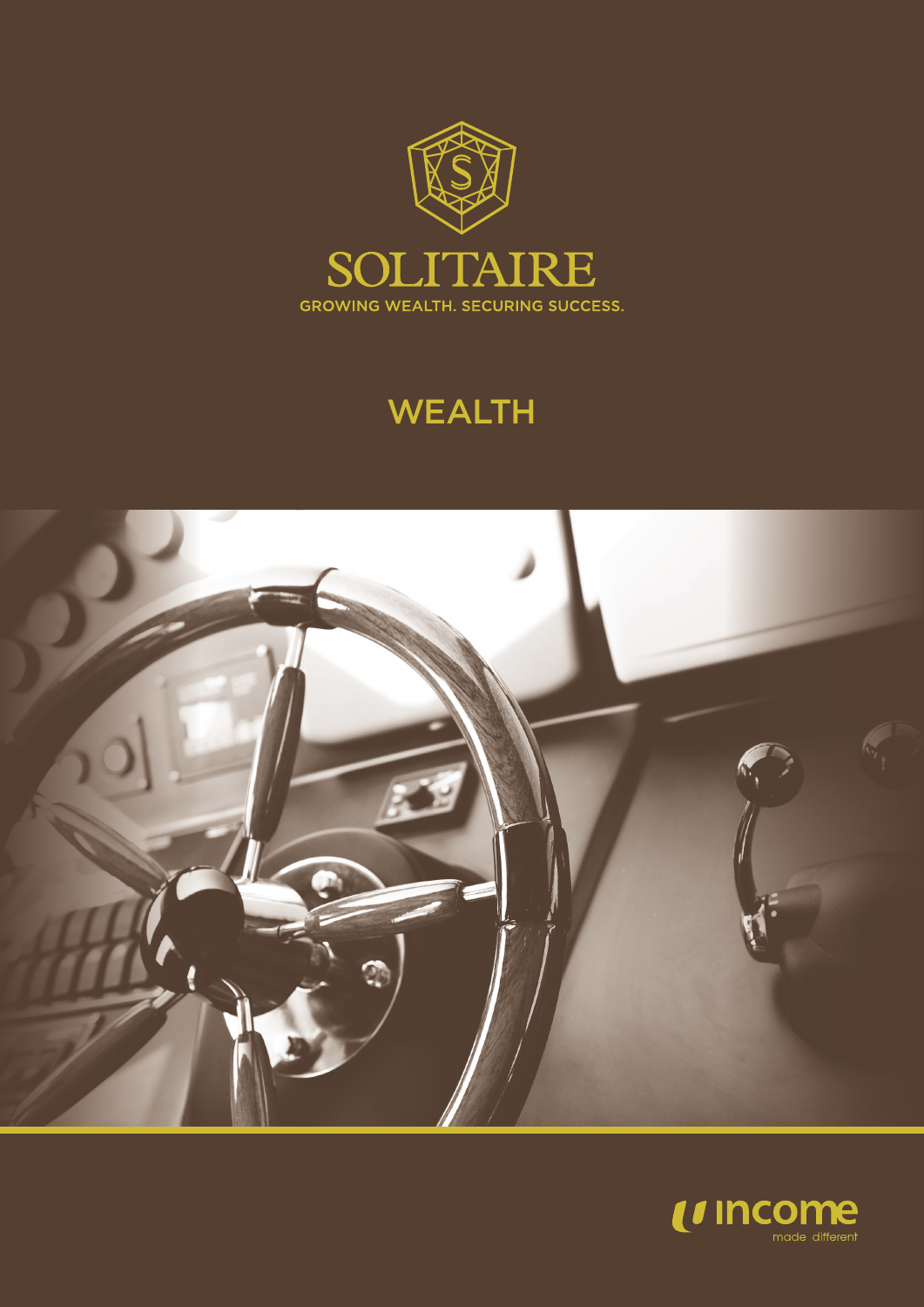

Your achievements; admirable. Your performance; powerful. You know success. Now, it's time for you to know Solitaire.

Exclusively for the exemplary, Solitaire supports your scale to greater heights. This product series puts you in the path of possibilities, with protection that's perfect for you.

Elevate your financial legacy with meaningful advice and insights from our experts, all whilst managing your portfolio with bespoke benefits. Growing wealth and securing success has never been this easy.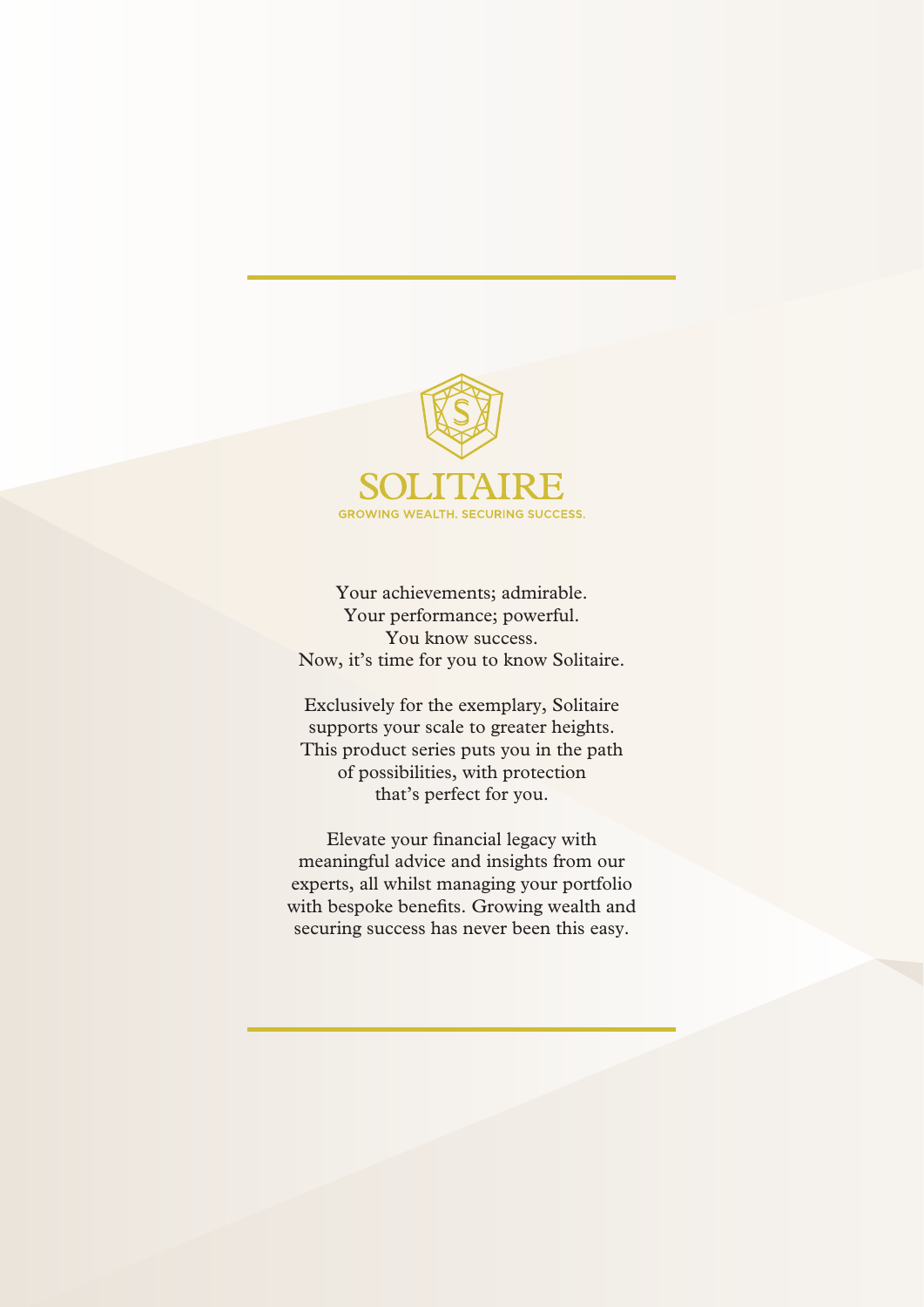### Wealth Solitaire

Welcome wealth on your own terms, with Wealth Solitaire.

You're well aware; sustainable success doesn't just happen by chance. It happens by choice. Make your astute choice today and get an unparalleled advantage for what's to come, be it rain or shine.

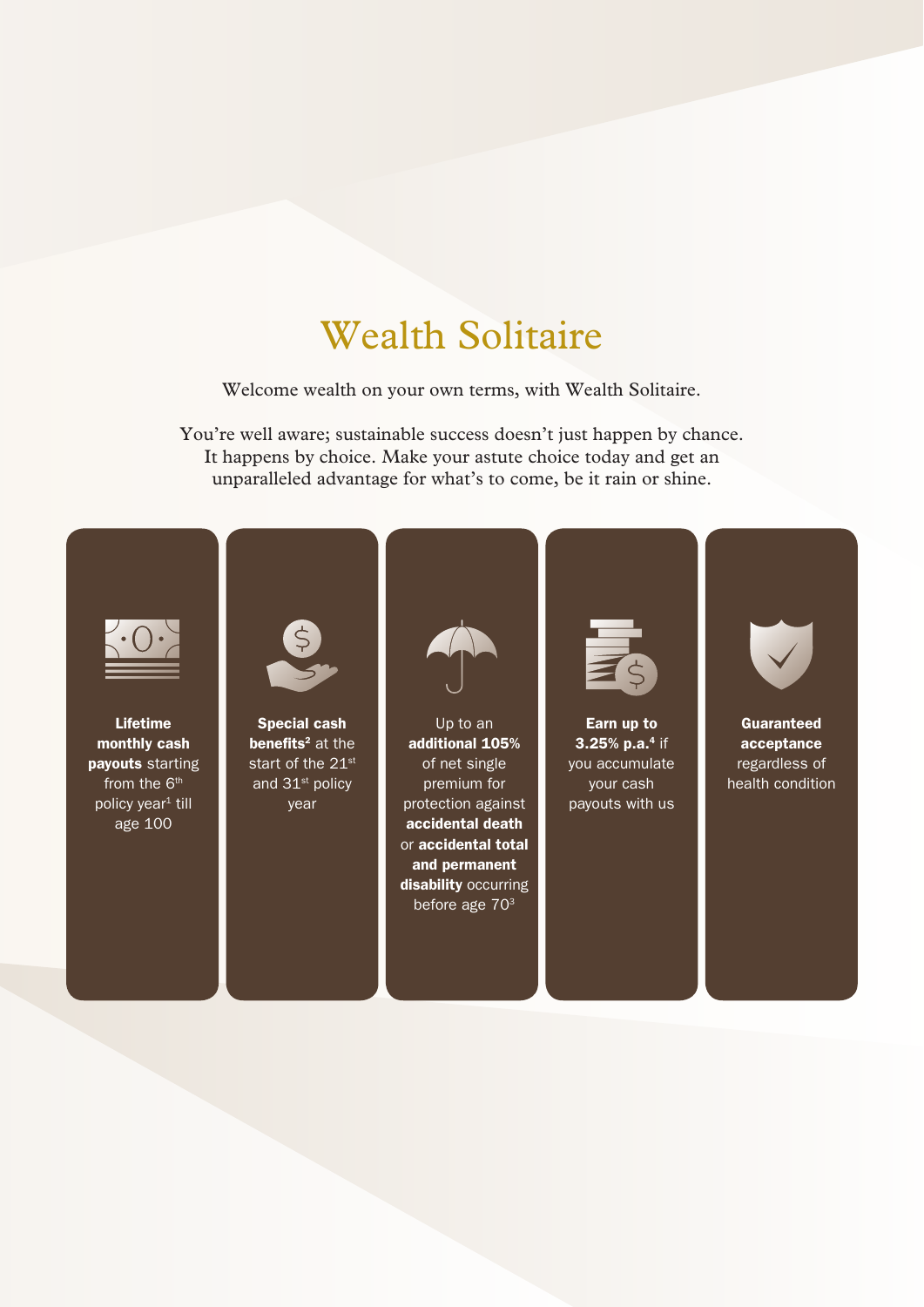## Benefits

### Lifetime monthly cash payouts starting from the  $6<sup>th</sup>$  policy year till age 100

Revel in your legacy. From the start of the  $6<sup>th</sup>$  policy year, you'll receive monthly cash payouts<sup>1</sup>. Over a year, these cash payouts can add up to 4.2% of your net single premium (of which 1.56% is guaranteed and 2.64% is nonguaranteed).

### Special cash benefits at the start of the  $21^{st}$  and  $31^{st}$  policy year

There's never too much of a good thing. On top of the monthly cash payouts, a guaranteed special cash benefit<sup>2</sup> equivalent to 1.56% of your net single premium will be paid out at the start of the  $21^{st}$  and  $31^{st}$  policy year.

#### Empowered with choice

Choose to receive your cash payout and spend it however you like or accumulate with us to receive interest at a rate of up to 3.25% p.a.4.

### Application made easy

Enjoy simplicity and convenience. Application is hassle-free and acceptance is guaranteed. There is no need for any medical check-up, so you can start growing your wealth effortlessly.

#### Extra protection in case of accident

It's never too early to plan for your loved ones. Receive coverage<sup>5</sup> for death and total and permanent disability (TPD before age 70). If the insured's death or total and permanent disability happens before age 70 and is due to an accident, you can receive a benefit of up to an additional 105%<sup>3</sup> of the net single premium.

### Centennial maturity benefit at age 100

Receive a centennial maturity benefit<sup>6</sup> of 105% of the net single premium and a non-guaranteed terminal bonus, at the point of policy maturity when the insured reaches 100 years old.

### Exclusive treats for Income's Solitaire policyholders

Gain access to Income's Solitaire Club – an exclusive rewards programme and pamper yourself with a range of privileges specially curated for you. Find out more at [www.income.com.sg/solitaire/privileges.](http://www.income.com.sg/solitaire/privileges)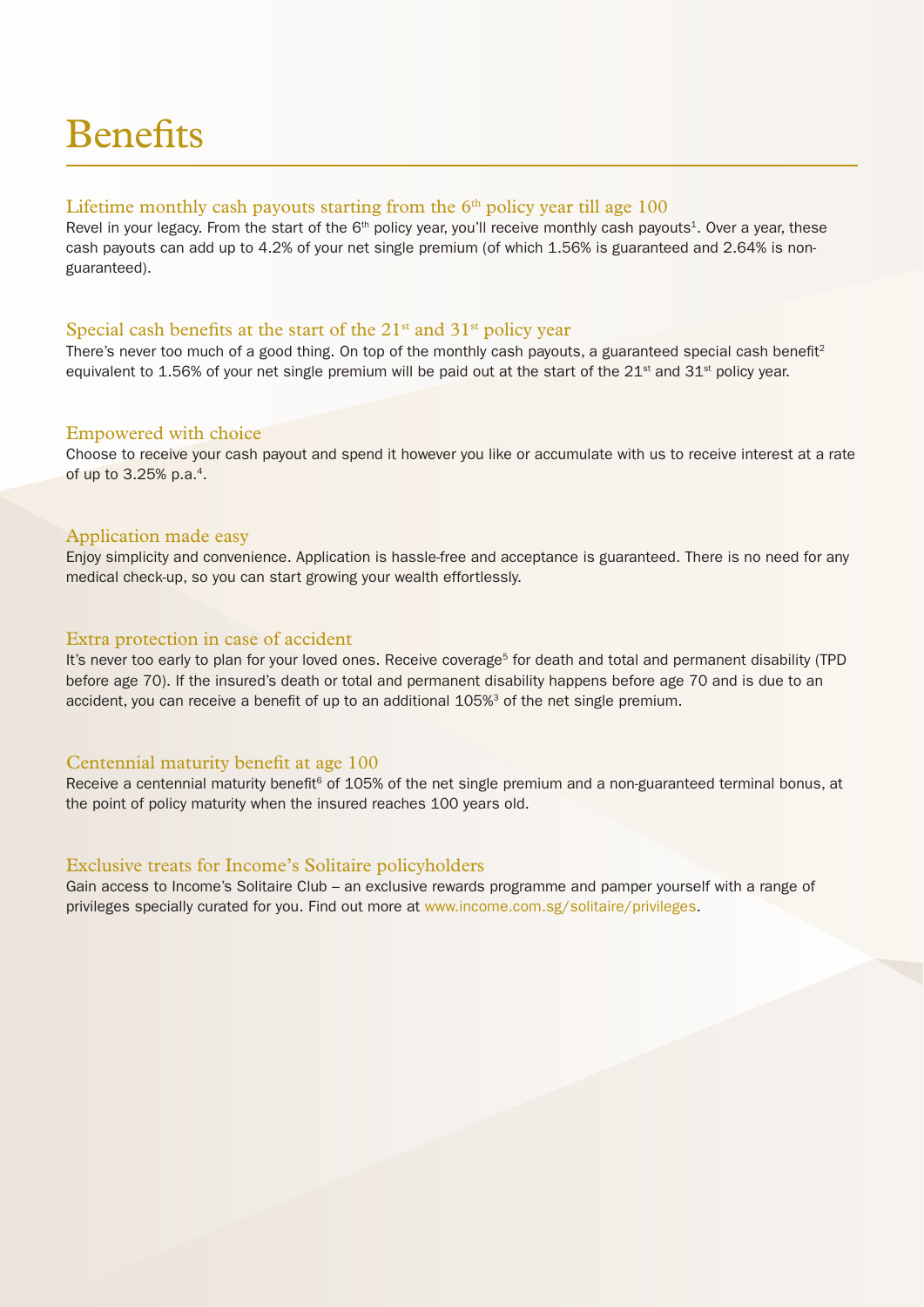# How Wealth Solitaire gives you an unparalleled advantage of passive income

Mr Tan, age 40, signs up for Wealth Solitaire with a single premium of \$2 million.

From the start of the 6<sup>th</sup> policy year, the policy begins to pay monthly cash payouts<sup>1</sup> of \$7,000<sup>7</sup>. The policy also pays out a special cash benefit<sup>2</sup> of \$31,200 at the start of the 21<sup>st</sup> and 31<sup>st</sup> policy year respectively. The monthly cash payouts<sup>1</sup> provide a monthly income stream to Mr Tan for his various lifestyle expenses, such as luxury vacations and watches.

Mr Tan will also receive a centennial maturity benefit<sup>6</sup> of \$4,218,000<sup>7</sup> when he reaches a ripe old age of 100 years old.



Diagram is not drawn to scale. The figures used are for illustrative purposes only and are rounded to the nearest dollar.

Should Mr Tan pass away at age 85, his family will receive the death benefit of \$2,946,000<sup>5,7</sup> and the policy terminates thereafter.

The non-guaranteed figures above are based on the assumption that the Life Participating Fund earns a long-term average return of 4.75% p.a.

Should the long-term average return be 3.25% p.a., the total illustrated monthly cash payout<sup>1</sup> would be \$4,266<sup>8</sup> and the centennial maturity benefit<sup>6</sup> would be \$3,166,000<sup>8</sup>. Should Mr Tan pass away at age 85, the death benefit would be \$2,396,000<sup>5,8</sup>.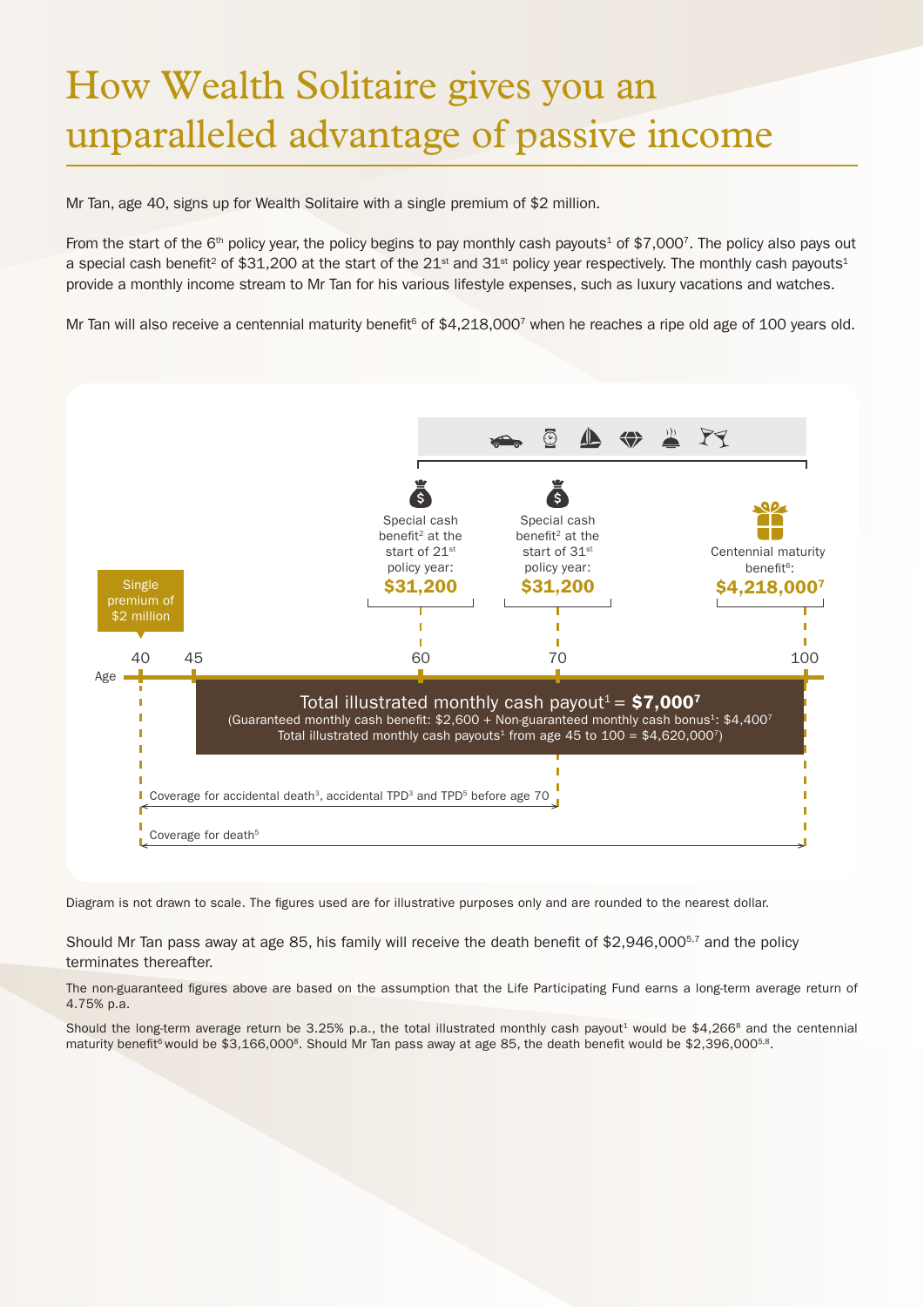# How Wealth Solitaire helps you with legacy planning

Mr Lee signs up for Wealth Solitaire with a single premium of \$1 million and names his 5 year-old son, Darren, as the insured.

From the start of the 6<sup>th</sup> policy year, the policy begins to pay monthly cash payouts<sup>1</sup> of \$3,500<sup>7</sup>. The policy also pays out a special cash benefit<sup>2</sup> of \$15,600 at the start of the  $21<sup>st</sup>$  and  $31<sup>st</sup>$  policy year respectively.

Mr Lee chooses to accumulate the monthly cash payouts<sup>1</sup> and the special cash benefit<sup>2</sup> (that is payable at the start of the  $21<sup>st</sup>$  policy year) with Income at the prevailing interest rate of up to 3.25% p.a.<sup>4</sup>.

When Darren turns 35, Mr Lee withdraws \$1,647,360<sup>4,7</sup> for Darren's purchase of his dream house. It includes the special cash benefit<sup>2</sup> paid at the start of the  $31<sup>st</sup>$  policy year and the accumulated cash payouts<sup>1</sup> (consists of 25 years of accumulated monthly cash payouts<sup>1</sup> and the special cash benefit<sup>2</sup> paid at the start of the  $21<sup>st</sup>$  policy year). Mr Lee then transfers the ownership of the policy to Darren.

Darren chooses to receive the monthly cash payouts<sup>1</sup> for his lifestyle expenses. Darren will also receive a centennial maturity benefit<sup>6</sup> of \$5,328,000<sup>7</sup> when he reaches a ripe old age of 100 years old.



Diagram is not drawn to scale. The figures used are for illustrative purposes only and are rounded to the nearest dollar.

Should Darren pass away at age 85, his daughter, Natalie will receive a death benefit of \$2,947,000<sup>5,7</sup> and the policy terminates thereafter.

The non-guaranteed figures above are based on the assumption that the Life Participating Fund earns a long-term average return of 4.75% p.a.

Should the long-term average return be 3.25% p.a., the total illustrated monthly cash payout<sup>1</sup> would be \$2,133<sup>8</sup>, the illustrated withdrawal amount for Darren's dream house would be \$835,966<sup>8</sup>, and the centennial maturity benefit<sup>6</sup> would be \$2,710,000<sup>8</sup>. Should Darren pass away at age 85, the death benefit for his daughter, Natalie would be  $$1,714,000^{5.8}$ .